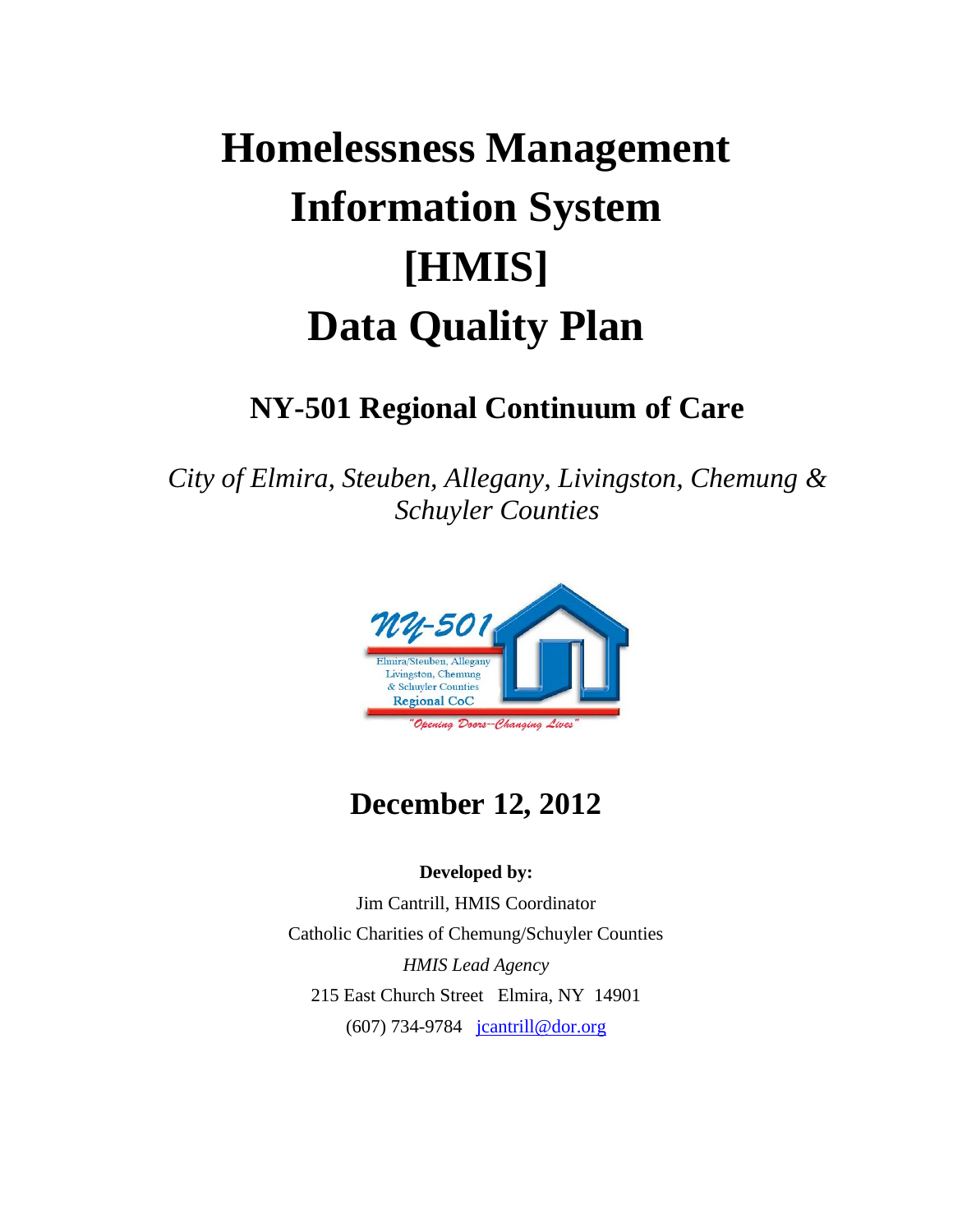# <span id="page-1-0"></span>**Data Quality Standards Authorization Memorandum**

I have carefully assessed the Data Quality Standards for the NY-501 Regional Continuum of Care, (Continuum).

As authorized representatives of the Continuum of Care and the Homeless Management Information System (HMIS), we accept the Data Quality Standards as reasonable expectations for data entry and management regarding the NY-501 Regional Continuum's designated Homeless Management Information System (HMIS). Based on our authority and judgment, the adoption of this Standard and its inclusion in the Continuum's policies and procedures is authorized.

| James E. Cantrill<br><b>HMIS Project Manager</b>        | <b>DATE</b> |
|---------------------------------------------------------|-------------|
| <b>Chuck Nocera</b><br><b>HMIS</b> Lead Agency Director | <b>DATE</b> |
| <b>Patrick Thrush</b><br>CoC Administrator              | <b>DATE</b> |
| Paul Marx<br>2012 CoC Chair                             | <b>DATE</b> |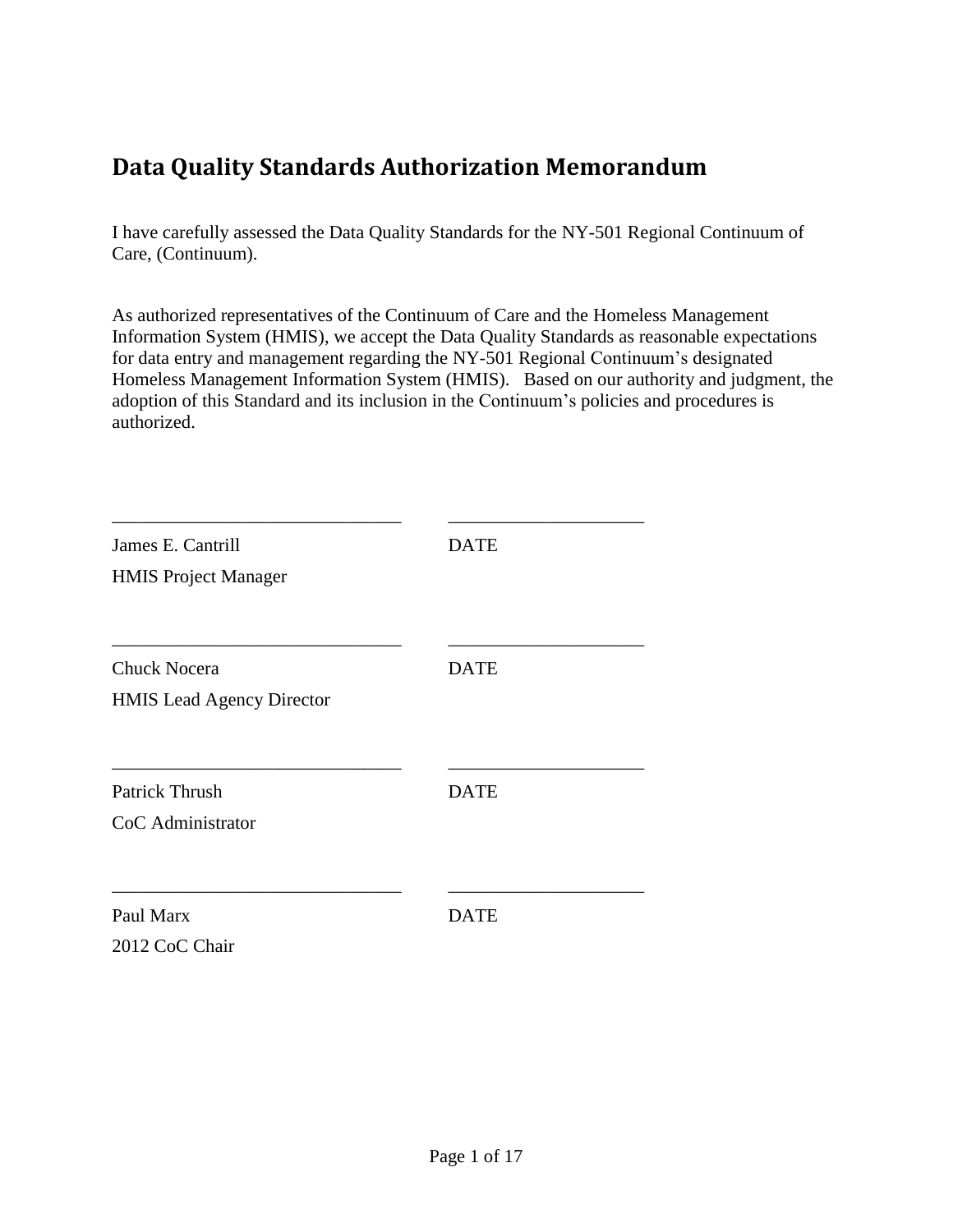# <span id="page-2-0"></span>**Data Quality Standards Authorization Memorandum – CoC Membership**

I have carefully assessed the Data Quality Standards for the NY-501 Regional Continuum of Care (Continuum).

I accept the Standards as reasonable expectations for data entry and management regarding the Continuum's designated Homeless Management Information System (HMIS), and support the adoption of this Standard.

| Jodi Adams                                                                                            | <b>DATE</b> |
|-------------------------------------------------------------------------------------------------------|-------------|
| <b>Community Operations Director</b>                                                                  |             |
| <b>Accord Corporation</b>                                                                             |             |
|                                                                                                       |             |
| Marcia Ribble                                                                                         | <b>DATE</b> |
| Director of Operations<br>Arbor Housing and Development                                               |             |
| <b>Chuck Nocera</b>                                                                                   | <b>DATE</b> |
| <b>Interim Executive Director</b>                                                                     |             |
| Catholic Charities of Chemung and Schuyler Counties                                                   |             |
|                                                                                                       |             |
| Lisa Baker                                                                                            | <b>DATE</b> |
| Director of Temporary and Disability Assistance<br>Steuben County Department of Social Services (DSS) |             |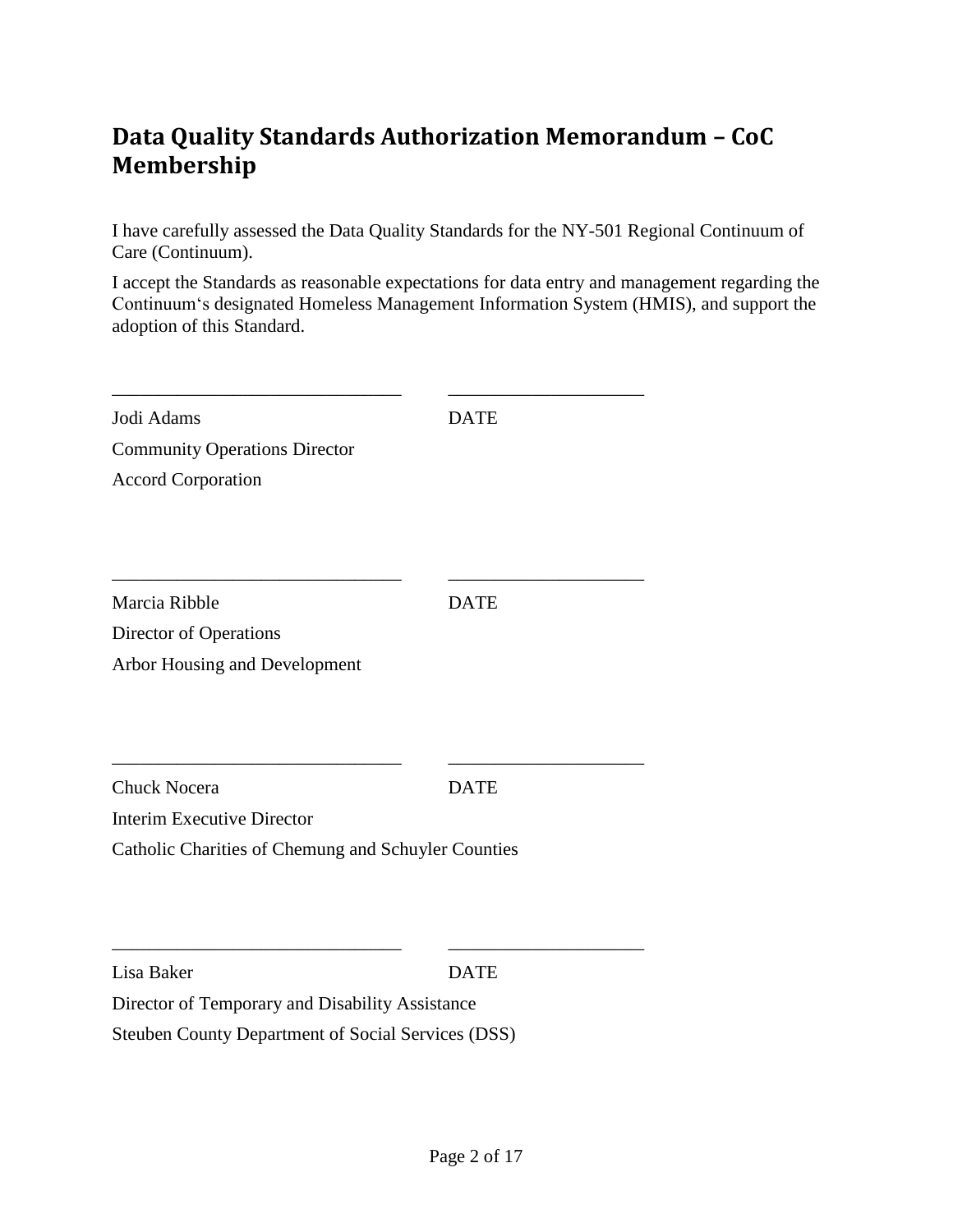# **Table of Contents**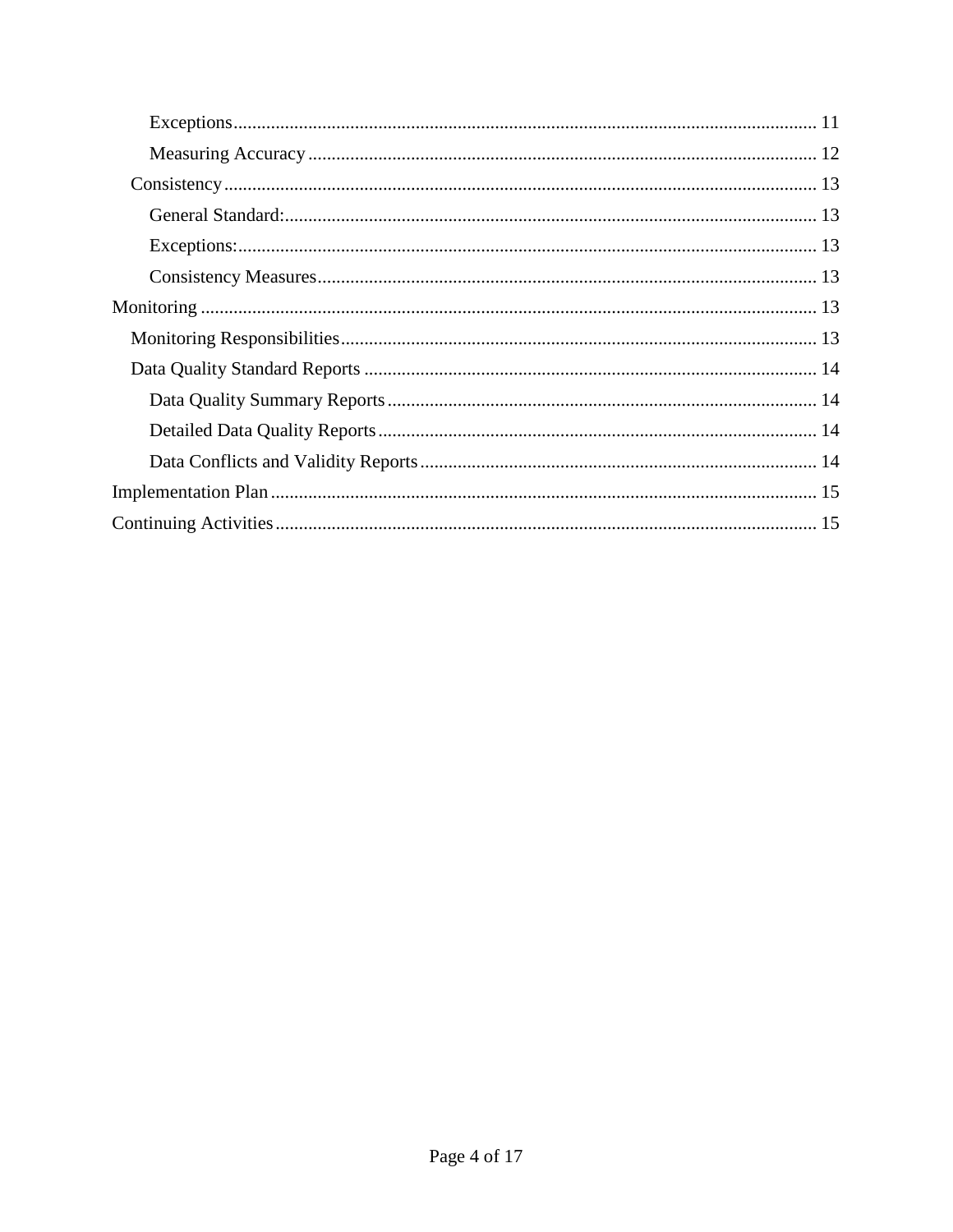# <span id="page-5-0"></span>**General Information**

This document is the data quality plan for the Homeless Management Information System (HMIS) of the NY-501 Regional Continuum of Care, hereafter Continuum, developed in compliance with the guidance and proposed regulations from HUD.

## <span id="page-5-1"></span>*What is a Data Quality Plan?*

A Data Quality Plan is a set of standards, guidelines, responsibilities, and procedures that will help our Continuum's programs enter high quality data into our HMIS. This Data Quality Plan documents and standardizes the expectations of our communities for the reliability and validity of the data about the homeless and people at risk at homelessness in our area. It will also provide guidance to our HMIS participating programs in improving the quality of the data they enter into our HMIS.

Our Data Quality Plan will:

- Establish specific data quality standards and benchmarks for timeliness, completeness, accuracy, and consistency of the data entered into our HMIS.
- Identify the responsibilities for data quality of all parties within our Continuum.
- Describe how the HMIS Lead Agency will implement the plan and monitor data quality progress
- Establish a timeframe for implementing the plan and monitoring the data quality regularly.

# <span id="page-5-2"></span>*Development Process*

This Data Quality Plan for the Continuum's HMIS was developed through a collaborative effort of our Continuum. The draft document was prepared by the HMIS Administrator and circulated for review and comment to all COC members. The draft was revised in light of their comments. The review and comment and revision process was repeated until a consensus was obtained and the final Data Quality Plan was approved by the Continuum's leaders.

# <span id="page-5-3"></span>*Definition of Data Quality*

HMIS data quality refers to the extent that data recorded in the STEPS HMIS accurately reflects the same information in the real world. We set forth in this data quality plan the standards, benchmarks, measures, and activities required to meet our Continuum's goal of presenting accurate and consistent information on homelessness. Specifically, our goal is to record the most accurate, consistent and timely information in order to draw reasonable conclusions about the extent of homelessness, the risk of homelessness, and the impact of our services for the homeless and those at risk of homelessness.

# <span id="page-5-4"></span>*Why Data Quality Is Important*

Quality data is data that is accurate and complete. We rely on quality data to make accurate statements and conclusions about the people we serve and our program's outcomes. We use such statements and conclusions to make important decisions about our programs and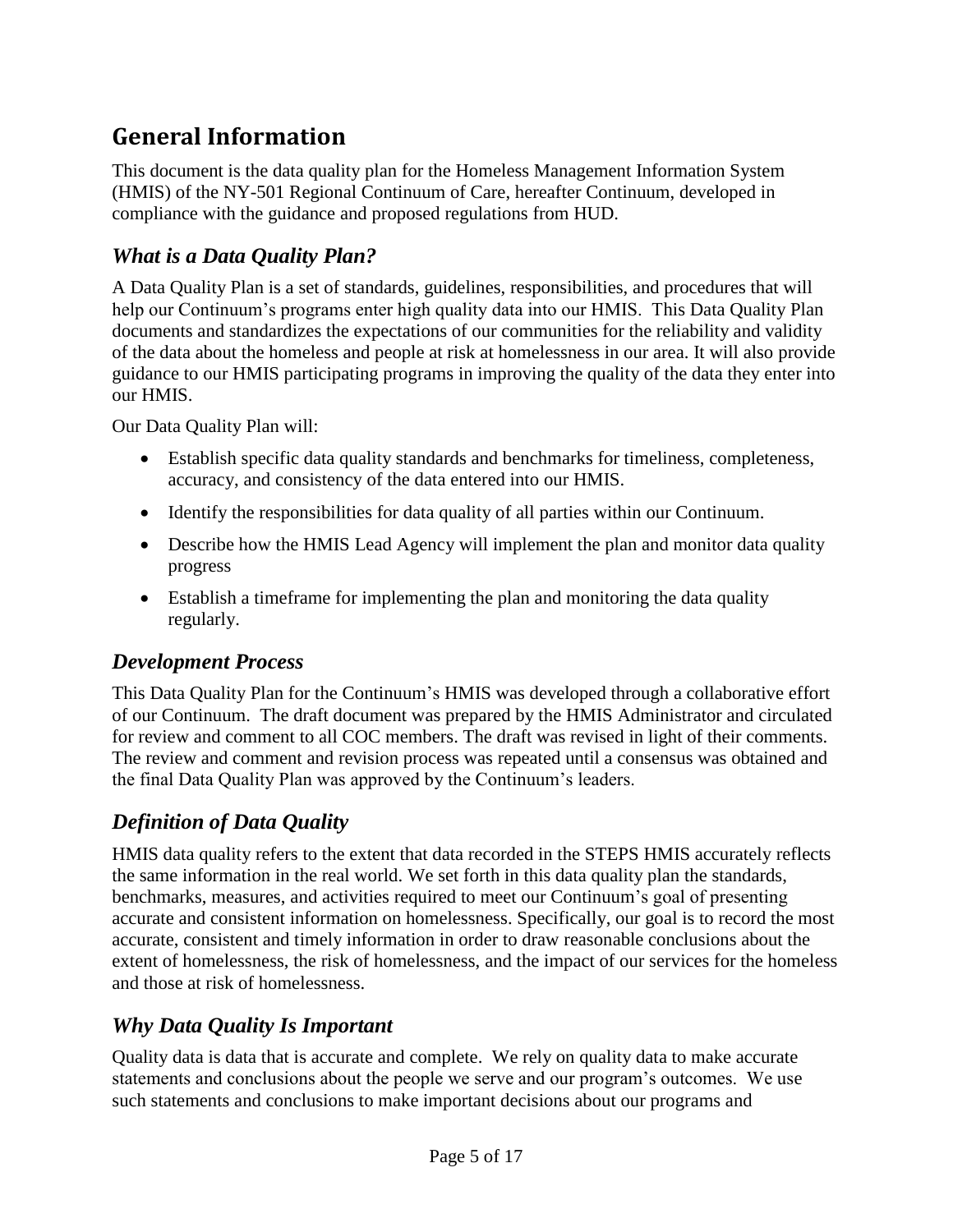community needs. Without quality data we can make the wrong decisions and fail to serve people in need.

Running our programs depend on reports displaying accurate and complete information. Our funding sources need these reports to evaluate our performance, plan for program improvement, set future funding levels, and find needs not being met. Our management needs these reports to assess the performance of each program, to set the future funds needed for existing and new programs, to highlight service process improvements, and to determine training needs. Our communities need these reports to understand the overall needs of homeless and other needy people, to find people who need help, and to add community resources where they are needed. With accurate and complete data we can better serve our community; without it, we can fail.

Tolerating missing or wrong identifiers make unduplicated counts unreliable, causing us to misstate our performance, to under or over count the people we serve, and to make mistakes in our funding applications.

Entering inaccurate or incomplete client profiles give a false picture of our client's demographics, causing us to misdirect resources, to set wrong priorities and to miss people who need services.

Complete entry and exit data are important; incomplete data causes us to misunderstand how people move in and out of the homeless system and other programs, and to fail to see what combinations of services are most effective in helping our people.

# <span id="page-6-0"></span>*Homeless Management Information System (HMIS)*

An HMIS is a locally administered, electronic data collection system that stores longitudinal person-level information about the men, women, and children who access homeless and other human services in a community. Each Continuum receiving HUD funding is required to implement an HMIS to capture standardized data about all persons accessing the homeless assistance system. This requirement is set forth in 24 CFR Parts 91, 576, 580, and 583.

The Continuum designates a single software system as the HMIS for its geographic area from among those systems complying with the requirements and standards for an HMIS. The Continuum has designated the AWARDS system supplied by Foothold Technology and all modules, assessments, and reporting functionality contained therein.

All HMIS data are entered using the AWARDS software; there are no legacy systems providing data for importing into the AWARDS system.

[INSERT]

# <span id="page-6-1"></span>*HMIS Lead*

The HMIS Lead is an entity designated by the Continuum to operate the HMIS. Its duties include:

- Ensuring the consistent operation of the HMIS system in compliance with all applicable requirements
- Ensuring that each Contributing HMIS Organization (CHO) complies with all requirements and standards established for the HMIS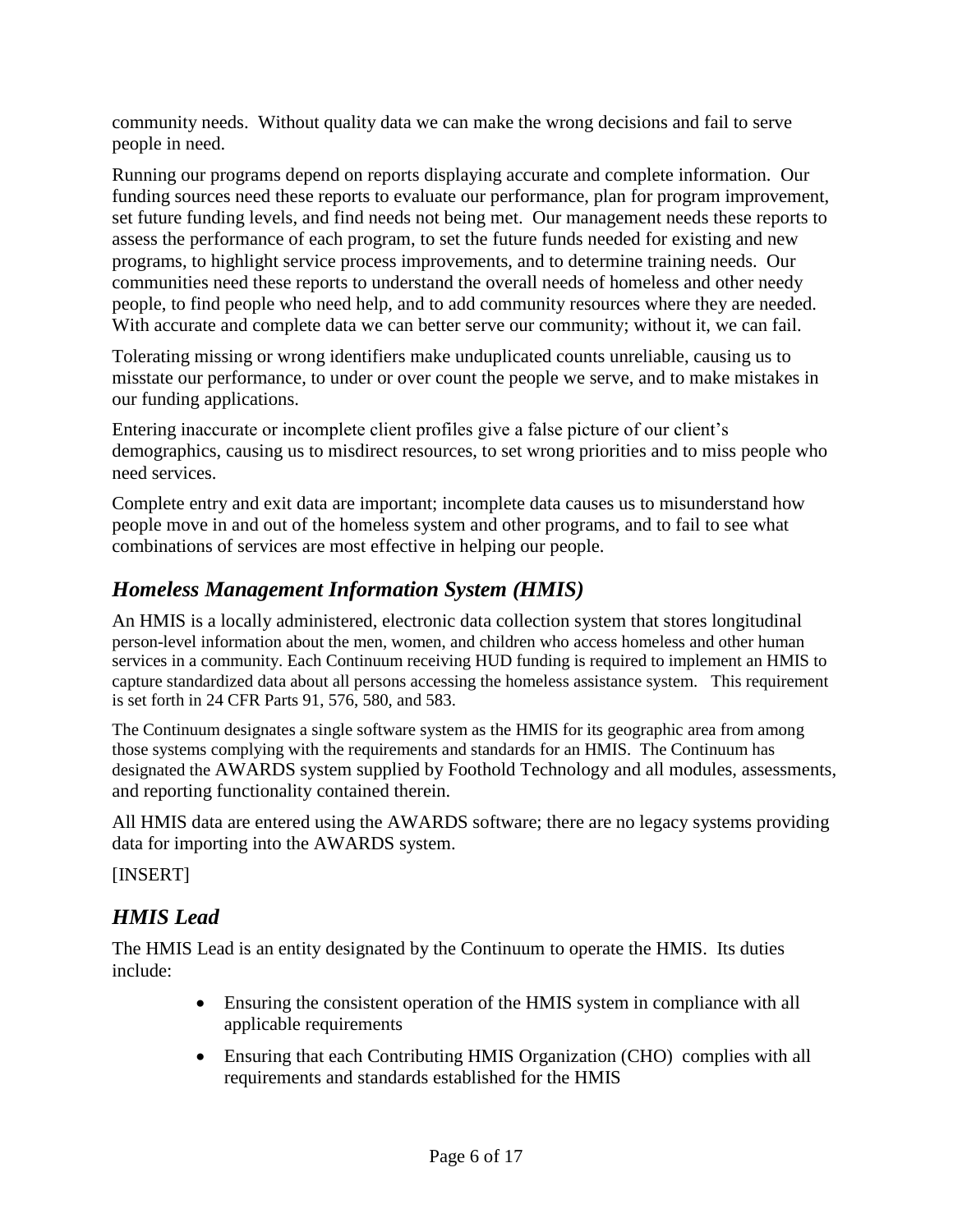- Develop and review annually written policies, standards, and procedures for all CHOs and their programs. These include a data quality plan, a security plan, and a privacy policy.
- Develop and conduct periodic training on the proper use of the HMIS and complying with the standards and procedures
- Submitting reports to HUD as required

The HMIS Lead designates an HMIS Administrator to be the primary person responsible for carrying out its specified duties. Additional personnel are designated as needed. The HMIS Administrator and other personnel are referred to as the HMIS administration.

The Continuum has designated Catholic Charities of Chemung and Schuyler Counties as its HMIS Lead.

# <span id="page-7-0"></span>*Key Documents*

Key documents needed as supporting references to this document are listed below:

- Homeless Management Information System (HMIS) Data Standards, U.S. Department of Housing and Urban Development, Office of Community Planning and Development, March, 2010
- e-snaps CoC APR Guidebook, U.S. Department of Housing and Urban Development, April, 2012, Version 3
- e-snaps APR Guidebook For HMIS Dedicated Projects, U.S. Department of Housing and Urban Development, November 2011, Version 4
- HUD Supportive Housing Program (SHP) Notice of Funding Availability (NOFA)

### <span id="page-7-2"></span><span id="page-7-1"></span>*Definitions*

#### **Continuum of Care**

The group composed of representatives from organizations involved in sheltering, housing, or serving homeless people or people at risk of homelessness which is organized with the express purpose of performing the duties designated for a continuum of care as defined by the HEARTH Act of 2009 (P.L. 111-22) and subsequent regulation, expansions, and amendments..

#### <span id="page-7-3"></span>**Contributing HMIS Organization (CHO)**

An organization that operates a project contributing data to an HMIS.

#### <span id="page-7-4"></span>**Homeless Management Information System (HMIS)**

The information system designated by a Continuums of Care to record, analyze, and transmit all data about providing shelter, housing, and services to homeless people or people at risk of homelessness.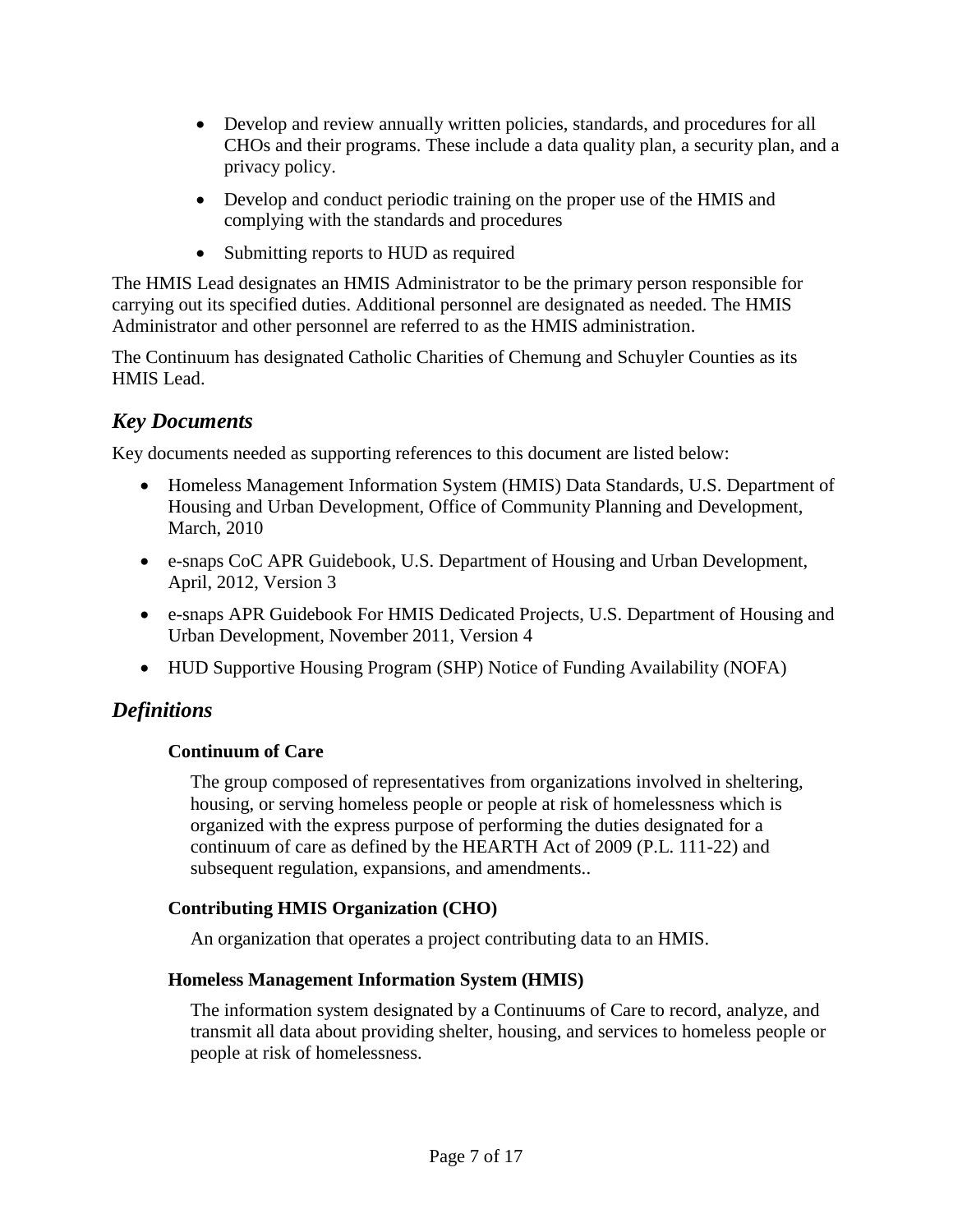#### <span id="page-8-0"></span>**HMIS Committee**

#### **HMIS Lead**

An entity designated by a continuum of Care to operate its HMIS

#### <span id="page-8-1"></span>**HMIS Administrator**

The primary person designated by the HMIS Lead to carry out its duties

#### <span id="page-8-2"></span>**User**

A person who uses or enters data into the HMIS

#### <span id="page-8-3"></span>*Points of Contact*

<span id="page-8-4"></span>Below is a list of Point of Contacts relevant to this Standard:

#### **James E. Cantrill**

HMIS Administrator Catholic Charities Chemung/Schuyler 215 East Church Street Elmira, NY 14901 PH (607) 734-9784 ext. 2168 [jcantrill@dor.org](mailto:jcantrill@dor.org)

#### <span id="page-8-5"></span>**Patrick Thrush, MHP**

CoC Administrator NY-501 Regional Continuum of Care Institute for Human Services, Inc., CoC Lead Agency 6666 County Road 11 Bath, NY 14810 Main: (607) 776-9467 Office: (607) 438-3400 Mobile: (607) 438-0771 coc@ihsnet.org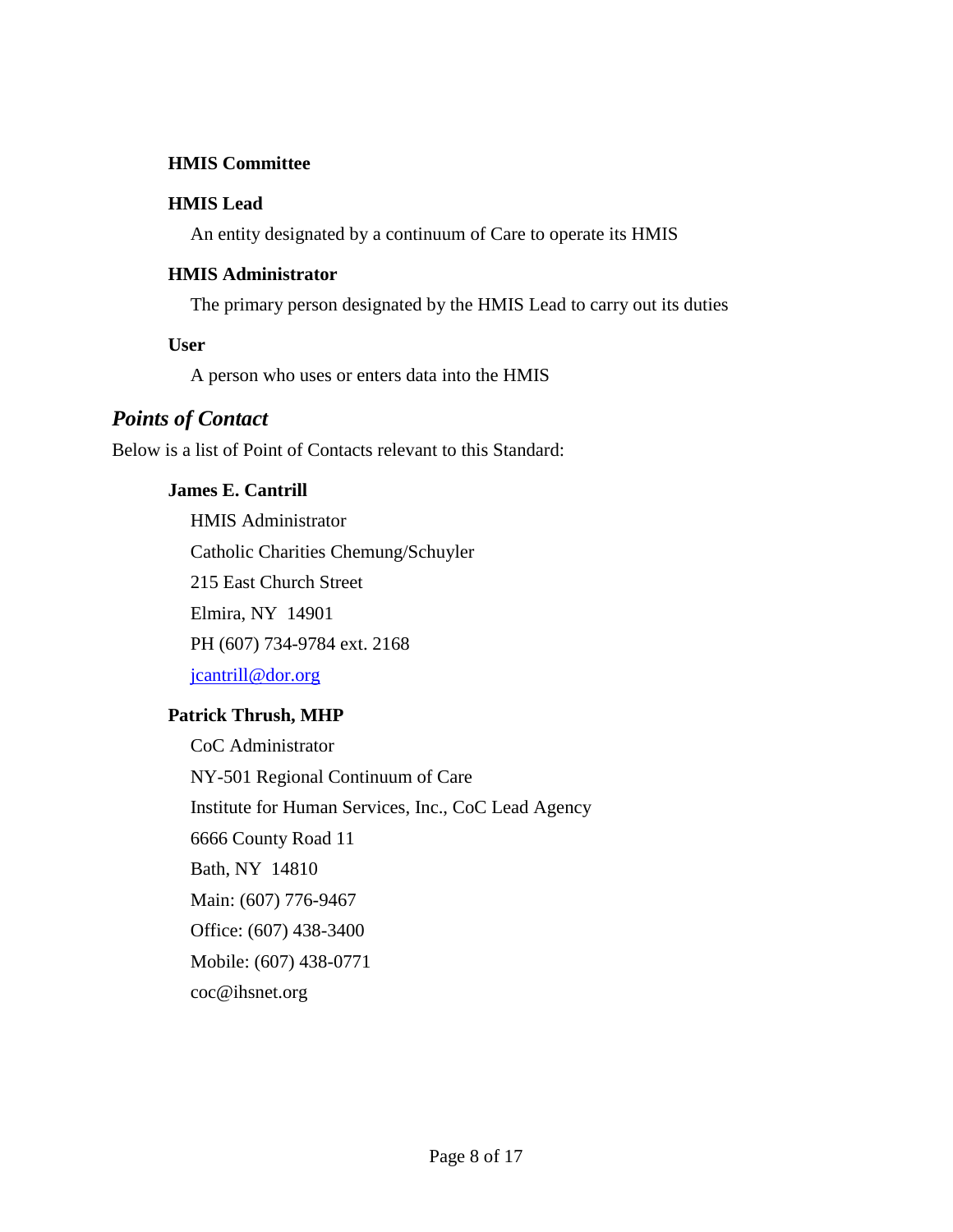# <span id="page-9-0"></span>**Data Quality Standards**

The data quality standards for the Continuum are defined by four dimensions, Timeliness, Completeness, Accuracy, and Consistency. The general standard outlined for each dimension is applicable to all HMIS participating programs with exceptions noted by specific program type. Unless otherwise noted, all participating programs, including those transferring data from legacy and supporting systems, are expected to achieve and maintain the defined standards.

#### <span id="page-9-1"></span>*Timeliness*

If data isn't entered in a timely manner it won't be there when needed for measuring performance, analyzing problems, or reporting. The longer the time between collecting the data and entering it into the HMIS the greater is the likelihood of data entry errors. To minimize errors and have the data available when needed we define these timeliness standards and benchmarks.

#### <span id="page-9-2"></span>**General Standard**

All programs will enter data into the HMIS as soon as possible after intake and admission, providing a service, reviewing a client, discharging a client from a program, or any other data generating event. Separate benchmarks are defined for each program group specifying the maximum time between collection and data entry.

In addition all participating programs will complete all data entry for any given month no later than the third working day of the following month.

#### <span id="page-9-3"></span>**Specific Benchmarks**

#### **Emergency Shelters**

All emergency shelter programs shall enter all data, including intake, admission, service, and discharge data, within 24 hours of the data collection event.

#### **Transitional Housing**

All transitional housing programs shall complete entering all intake, admission, and discharge data within two days after the data collection event. They shall complete entering all service and progress note data within 24 hours after providing the service. For those programs using the HMIS for service planning and recording services all admission notes, service plans, and service plan reviews will be completed on or before the required due date.

#### **Permanent Supportive Housing**

All permanent supportive housing, shelter plus care and other permanent housing programs shall complete entering all intake, admission, and discharge data within two days after the data collection event. They shall complete entering all service and progress note data within 24 hours after providing the service. For those programs using the HMIS for service planning and recording services all admission notes,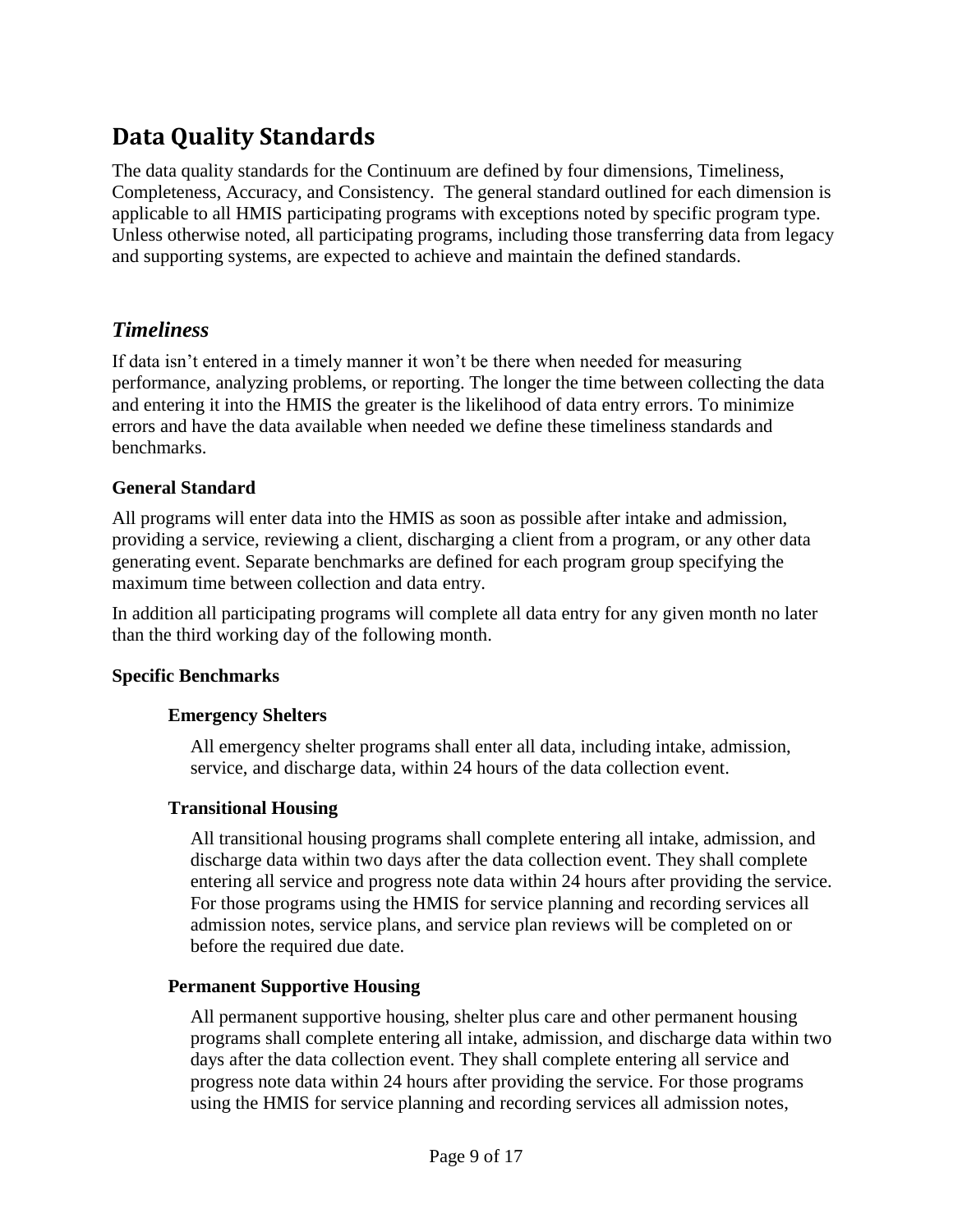service plans, and service plan reviews will be completed on or before the required due date.

#### **Emergency Services and Other Services Only Program**

All emergency services and other services only programs shall complete entering all intake, admission, service, and discharge data within five working days after the data collection event.

#### **HPRP, ESG, and STEHP Programs**

All HPRP, ESG, and STEHP programs shall complete entering all intake, admission, service, and discharge data within five working days after the data collection event.

All required data for a given quarter for HPRP, ESG, and STEHP programs must be entered into the HMIS no later than the close of business on the first business day of the following quarter. Quarterly reports for these program types must be completed on a very tight schedule, and we must require immediate data completion at each quarter's end.

#### <span id="page-10-0"></span>**Measuring Timeliness**

The timeliness of each data generating event will be measured by the time elapsed between the completion of a data generating event and the time the data was completely entered into the HMIS including any needed corrections.

The timeliness of all events in each event type will be measured by the maximum time elapsed during each reporting period.

The overall timeliness performance of a program, group of programs, or an agency is measured by the percent of event types whose maximum time elapsed is equal to or less than the benchmarks defined above.

These timeliness measures (maximum time elapsed and percent of events within the guidelines) will be monitored monthly using a set of data quality reports. On these reports we will also report the minimum, average, and median time elapsed for each data generating event type.

#### <span id="page-10-1"></span>*Completeness*

When our data on clients, their demographic characteristics, and service use is incomplete it can lead to misleading information and misdirected or insufficient services. Without all relevant data we can't measure client needs and program outcomes accurately. Therefore we are defining the following completeness standard.

#### <span id="page-10-2"></span>**General Standard:**

All programs must collect all the universal data elements defined by HUD as well as all the program specific data elements required for the program type or for outcome reporting as defined by our various funding agencies. We expect that there will be no missing data and a minimum of "Don't Know" or "Refused" responses. We expect that all programs will follow procedures in interviewing clients to encourage the client to provide all needed data. It is especially important that we do not tolerate any missing first and last names, social security numbers, or date of births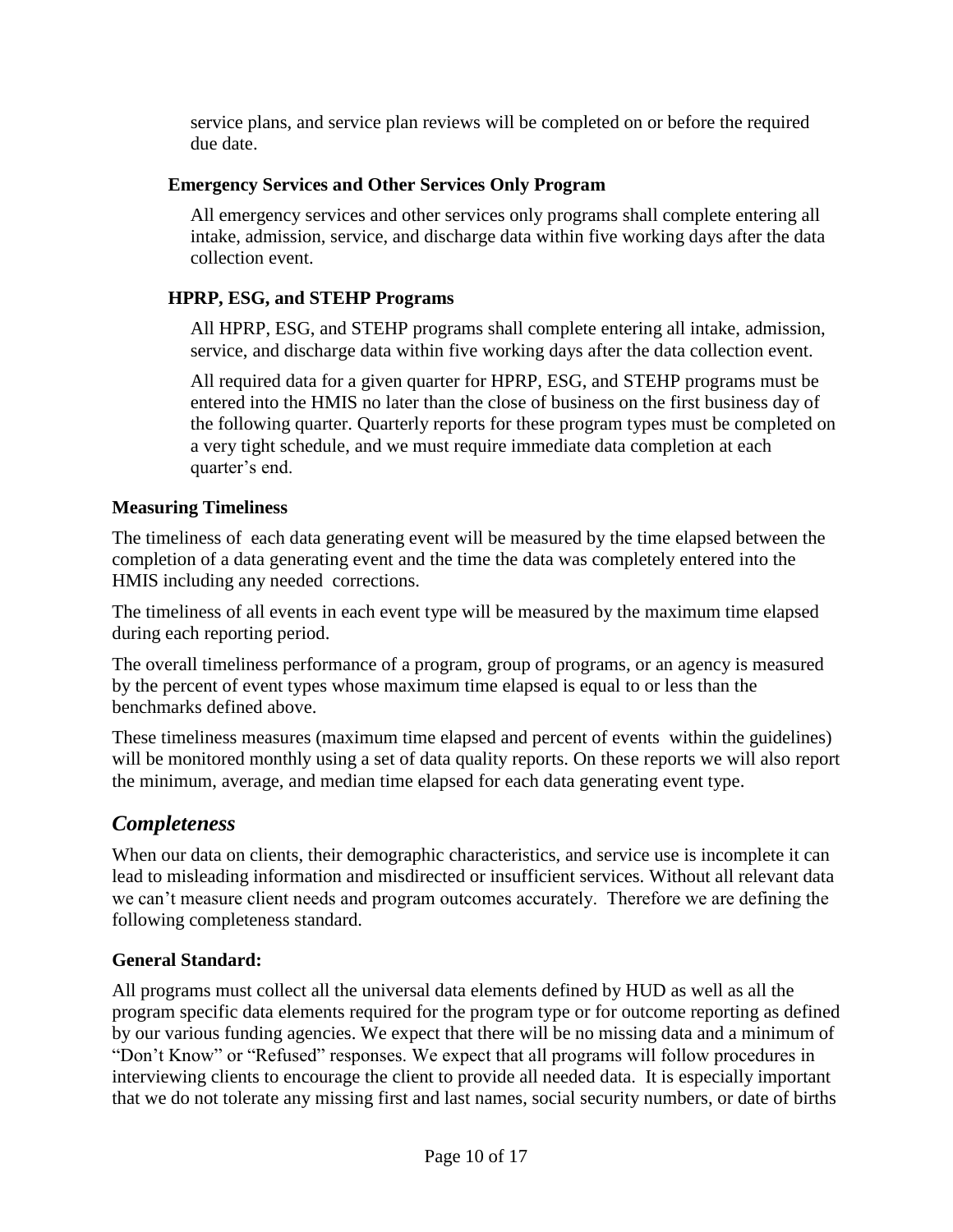since we need this to provide unduplicated client counts. We recognize that clients can be reluctant to give their social security numbers, but all programs must reassure the clients that we keep this data confidential and must explain why we need this data.

#### <span id="page-11-0"></span>**Benchmark applies to all program types**

We expect that all programs will have no more than 3% of all required data elements missing, and that there will be no more than 5% "Don't Know" or "Refused" entries for any required data element.

#### <span id="page-11-1"></span>**Measuring Completeness**

The basic measure of completeness of a data field is the number of missing entries (nulls) as a percent of the number of clients who should have an entry. We also measure the completeness of a data field by the number of "Don't Know" and "Refused" entries as a percent of the number of clients who should have an entry.

We will measure the overall completeness of a program, a group of programs, or an agency by the percent of the required data fields whose missing and don't know/refused measures meet the benchmarks defined above.

These measures along with the numbers of clients participating in or served by a program or agency will be monitored monthly using a set of data quality reports.

#### <span id="page-11-2"></span>*Accuracy*

The purpose of accuracy is to ensure that the data housed in the Continuum's HMIS is the best possible representation of reality as it relates to the homeless and people at risk of homelessness and the programs that serve them.

#### <span id="page-11-3"></span>**General Standard and Benchmark**

There are two parts to the general standards for accuracy, the first is agreement with the paper intake forms and supporting documents, and the second is checking the validity of the entered data.

For all Continuum programs there will be no disagreement between the supporting documentation and the entered data (100% accuracy). This standard will be monitored by periodic examining selected supporting documents and comparing their data to the data in the HMIS. For example, if on admission an employer documents that the client makes a certain income, the income entered at admission for that client is the same as that documented.

All data entered for the Continuum's programs will be valid and there will be no conflicts among the fields, or between the fields and a program's requirements. For example there will be no child veterans, no 125 year olds, no infant head of households, no pregnant men, etc. in our data.

#### <span id="page-11-4"></span>**Exceptions**

There are no exceptions to the general standard; it applies to all programs.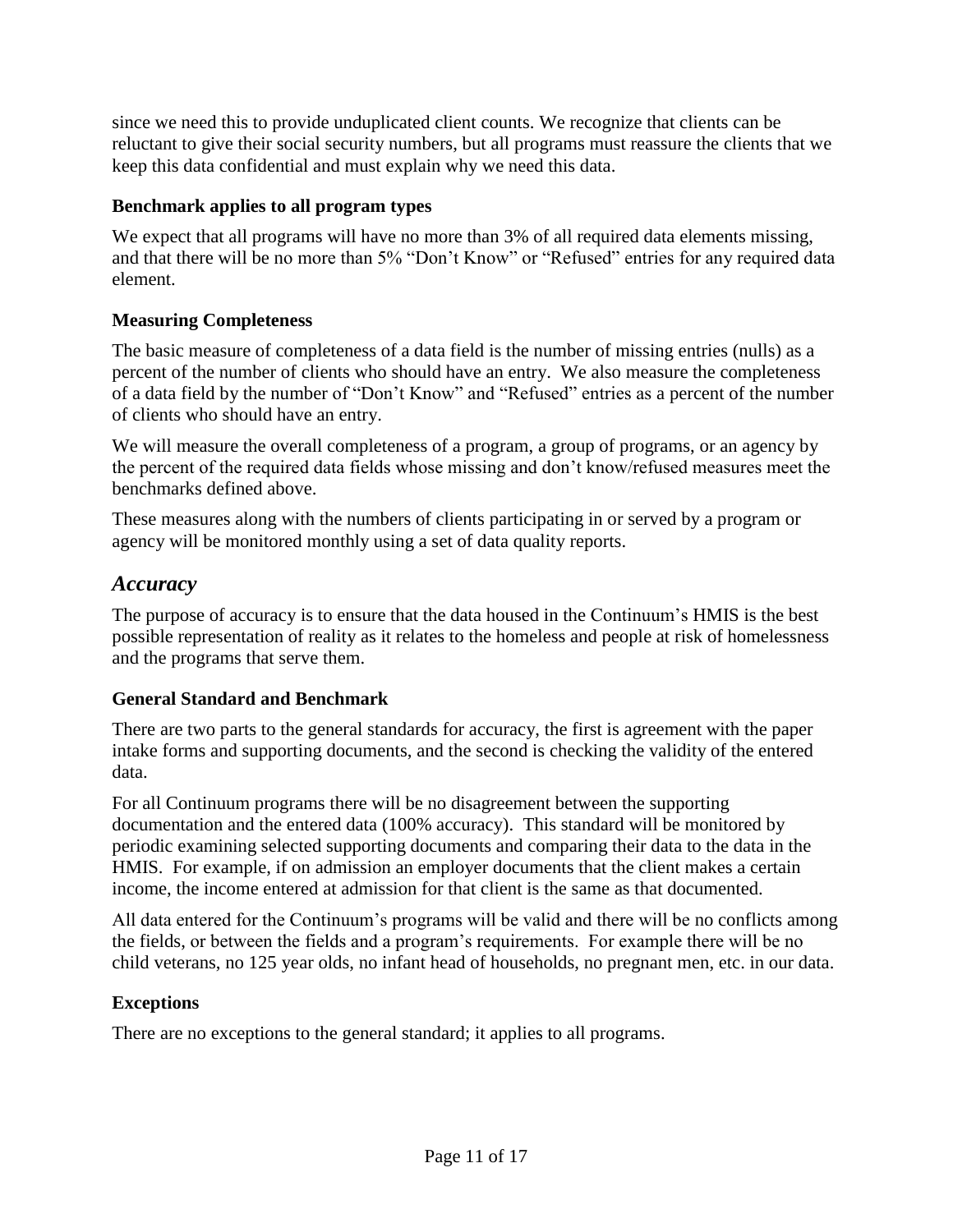#### <span id="page-12-0"></span>**Measuring Accuracy**

The first measure of accuracy is the agreement of the HMIS data with the supporting documentation. Periodically reviewing this agreement by comparing the HMIS data with the documents is the responsibility of each agency and program.

The second accuracy measure, its validity and lack of conflicts, will be reported monthly in a set of reports covering the following comparisons.

- Client age is not negative or over 100
- Client's date of birth is the same as their admission date
- Client's veteran status is inconsistent with their age
- Client's pregnancy status is inconsistent with their gender
- Client's pregnancy status is inconsistent with their age
- Client's head of household designation is inconsistent with their age
- Client's relationship to the head of household is inconsistent with their gender
- Client's relationship to the head of household is inconsistent with their age
- Client's receiving SSI or SSDI is inconsistent with their "no" answer to " Disabling Condition"
- Client's designation as having a specific disability is inconsistent with their "no" answer to " Disabling Condition"
- Client's "yes" answer to " Disabling Condition" is inconsistent with all "no" answers or nulls to the specific disability questions
- Client's first name is "Husband," "Wife," "Man," "Woman," "Boy," "Girl," "Child", "Baby," "Baby Girl," or "Baby Boy"
- Client's name fields have numbers in them
- Client's last name field has the suffix in it
- Client's social security number is invalid as defined by the Social Security Administration

<span id="page-12-1"></span>Additional comparisons will be added as needed.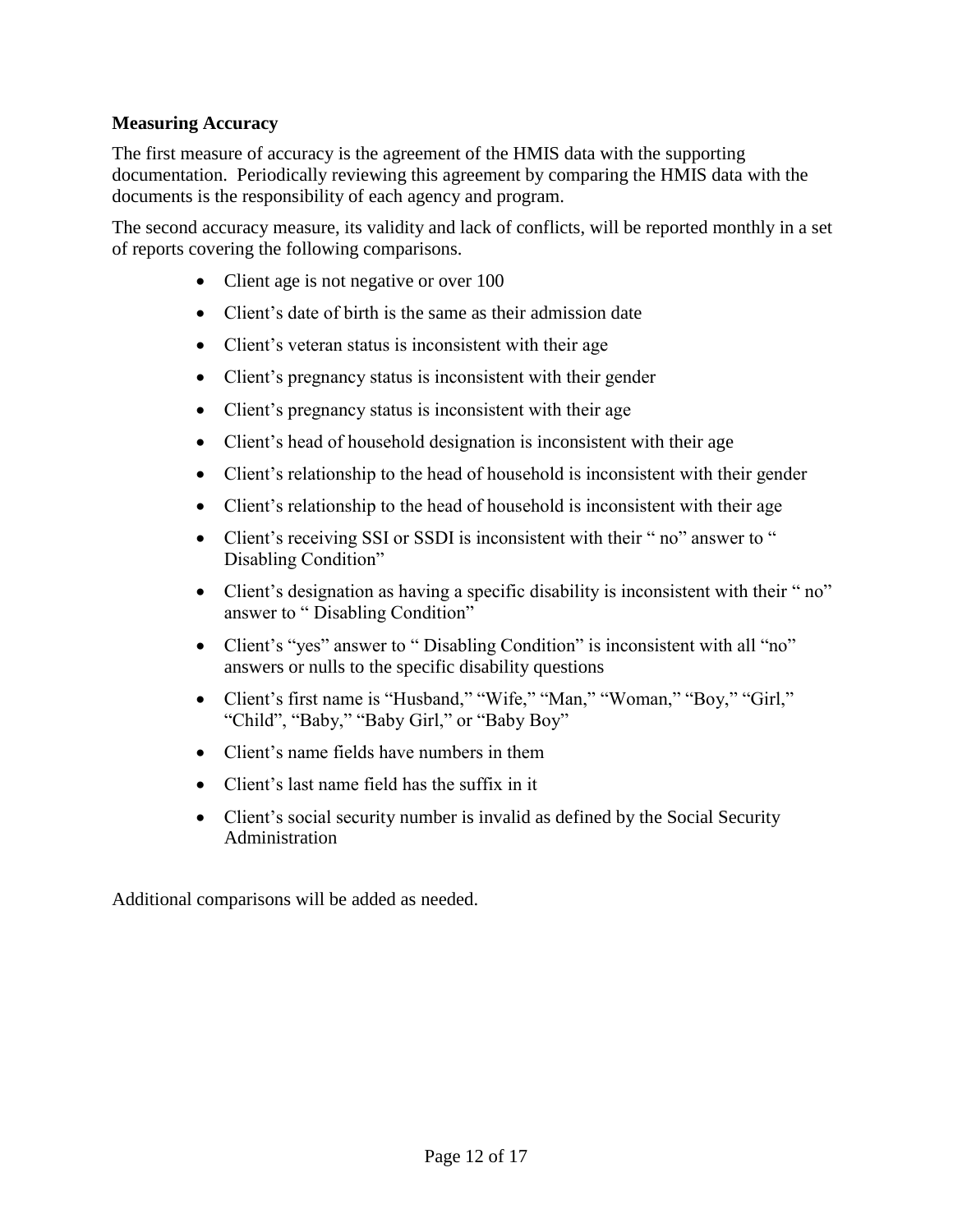## *Consistency*

Consistency means that all users of the HMIS have a common understanding of the meaning of all fields and of which fields need completion.

#### <span id="page-13-0"></span>**General Standard:**

All users of the Continuum's HMIS understand and interpret the required fields the same way.

#### <span id="page-13-1"></span>**Exceptions:**

There are no exceptions to the general standard; it applies to all programs

#### <span id="page-13-2"></span>**Consistency Measures**

We measure consistency by significant differences in the characteristics of data entered by different users or for different programs or agencies. Our client populations share many of the same characteristics and significant differences in these characteristics indicate possible inconsistency in interpreting the meaning of the data fields.

We will monitor consistency monthly using a set of data quality reports.

# <span id="page-13-3"></span>**Monitoring**

We monitor the data quality to ensure that the standards defined in this document are met to the greatest possible extent and that data quality issues are quickly identified and resolved. The quality of data in the Continuum's HMIS will be monitored at least monthly.

### <span id="page-13-4"></span>*Monitoring Responsibilities*

The management of the programs and agencies are primarily responsible for monitoring the quality of their data. They should request or run (if they can) the data quality reports needed to monitor their programs monthly. They are also responsible for ensuring that data quality errors are promptly corrected. They look to the HMIS staff for the availability of the reports they need, for training on data standards, and for configuring their programs data entry screens to minimize errors.

The users entering the data are responsible for entering the data accurately and for correcting errors when discovered. They should constantly monitor their data entry performance so that they can catch data entry errors immediately. They should understand the data quality standards and the meaning of all data entry fields. They should understand in depth and detail how to use the AWARDS HMIS system. They look to their program and agency managers to see that they receive the training they need

The Continuum and its HMIS sub-committee are responsible for monitoring the overall data quality of the HMIS and of each contributing agency. They should review data quality reports at the agency and continuum level to ensure that overall data quality performance meets our standards. They look to the HMIS Administrator to provide the needed data quality reports and to develop and administer data quality training as needed.

The HMIS Administrator is responsible for leading the adoption, review, and revision of data quality standards for the Continuum, for developing data quality reports and making them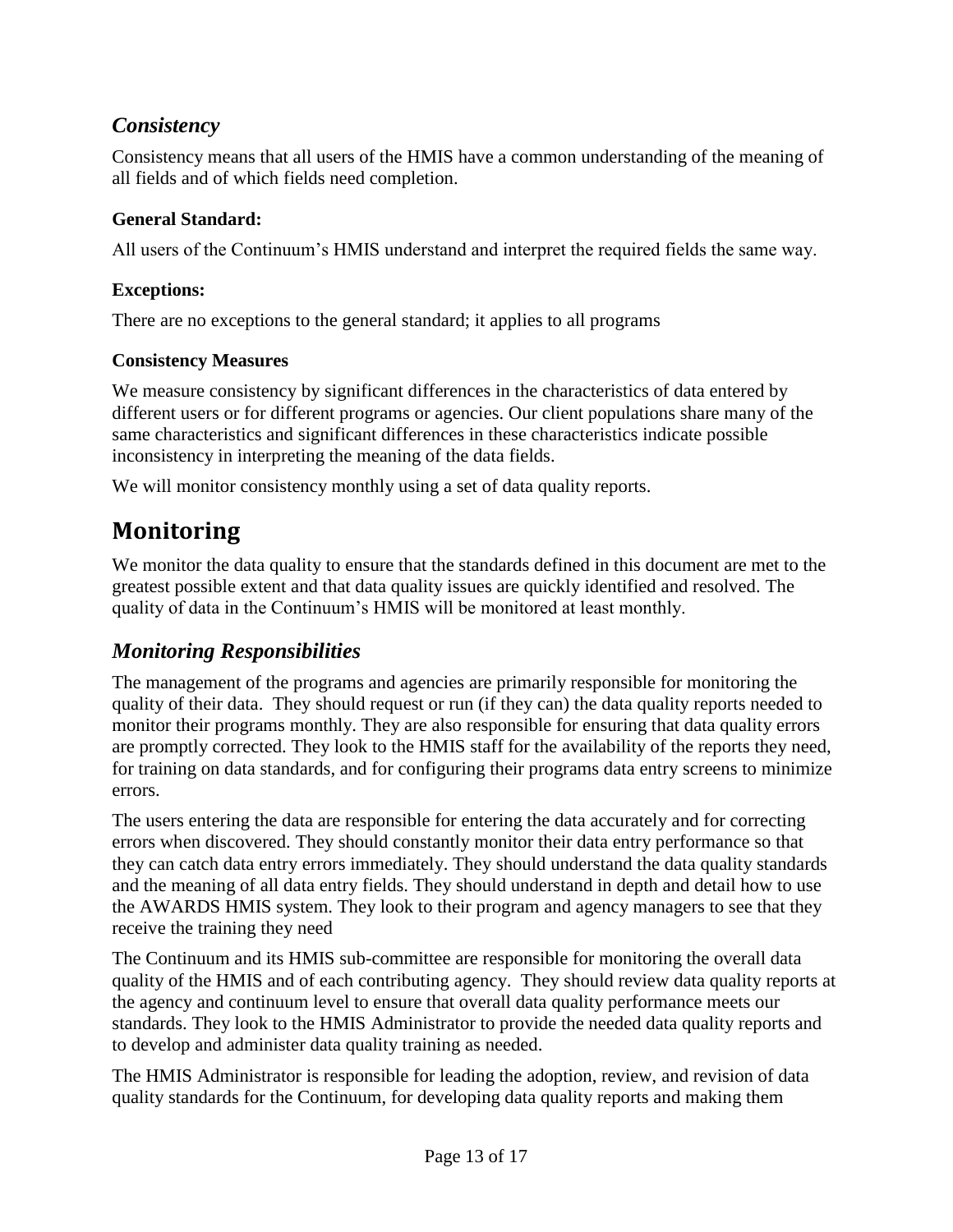available, preparing Continuum wide and agency wide data quality reports for review by the HMIS Sub-committee, for developing and conducting data quality training, and for configuring the programs to minimize data entry errors.

# <span id="page-14-0"></span>*Data Quality Standard Reports*

A well designed set of data quality reports is essential to monitoring and improving the quality of data in the Continuum's HMIS. The HMIS Administrator will develop the set of reports listed during the implementation of this plan, and we will continue to develop other data quality reports as our needs and activities change.

#### <span id="page-14-1"></span>**Data Quality Summary Reports**

The heart of this set of data quality summary reports displays each required field along with the number and percent of its missing and don't know/refused values and whether or not these measures meet the benchmarks. In addition the report also displays the number of clients served broken down by client and household type, and an overall percent of fields meeting the benchmarks.

Each specific report will calculate the data quality over a time period selected by the user. They will be designed to be run monthly, but they can be run for any period. The specific reports to be developed are:

- An overall Continuum data quality summary that can provide the data quality data for the NOFA
- A report that can be run for a single agency selected by the user, monitoring all programs
- A report to be run for a group of programs selected by the user
- A report to be run for a single selected program and that can provide the data quality input for the APR

We also plan to develop other reports for specific program types as needed.

#### <span id="page-14-2"></span>**Detailed Data Quality Reports**

The purpose of these detailed reports is to list the clients having data quality error so that the users can correct them. Each report displays the data quality errors entered over a time period selected by the user. The heart of the report lists all data quality errors by the unique client ID. We will develop the following reports:

- A report to be run for only one selected program
- A report that can be run for multiple programs but lists its results by program

#### <span id="page-14-3"></span>**Data Conflicts and Validity Reports**

We will develop a set of data validity reports that report invalid data and conflicts in the data, such as those listed in the Accuracy section above. The purpose of these reports is to highlight conflicts for investigation and correction if they are errors. All these reports will find conflicts in the data entered over a time period selected by the user. The following reports will be developed: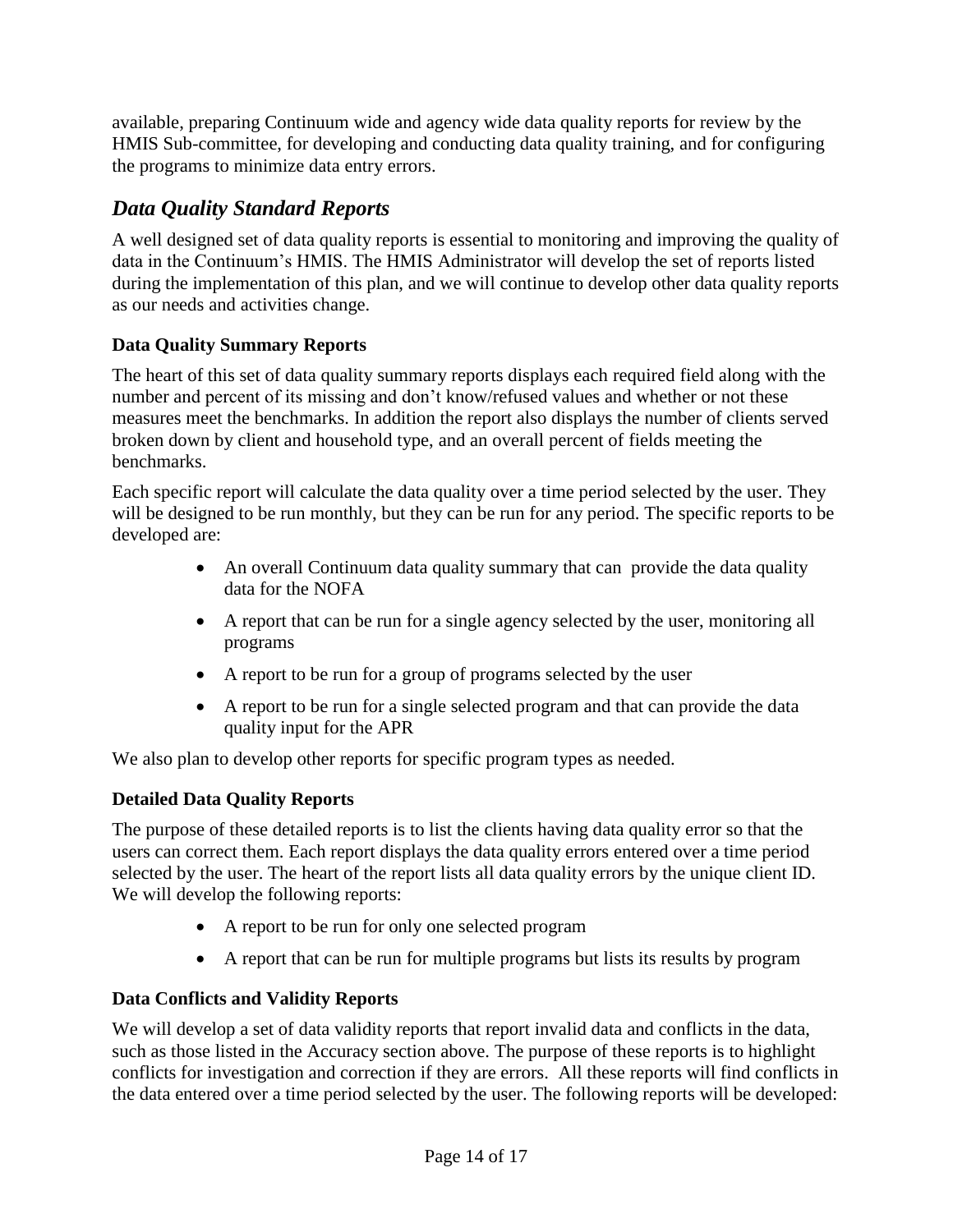- A report to be run for one or more programs summarizing the number and type of conflicts
- A detailed report to be run for one or more programs listing the conflicts to be investigated by the unique client ID.

# <span id="page-15-0"></span>**Implementation Plan**

Once this data quality plan has been authorized by the Continuum its implementation will begin immediately. The implementation steps are detailed below.

- All agencies contributing to the HMIS must accept this data quality plan within one month after authorization. A representative of each agency must sign the acceptance section of this plan.
- HMIS Administrator develops a basic data quality training to be scheduled for all participating agencies one week after authorization
- Agency heads and HMIS Administrator schedules data quality training for each agency within three weeks after authorization. All employees of the agencies using the HMIS are required to attend these data quality trainings.
- As part of the training all users are required to sign a statement that they have read this data quality plan and that they will follow its standards when using the HMIS
- All agencies complete data quality training within six weeks of authorization
- HMIS Administrator begins developing data quality reports immediately after authorization
- All data quality reports are completed, documented, and available six weeks after authorization
- Monthly data quality monitoring begins with the month beginning six weeks after authorization. The data quality reports are run, distributed, and reviewed within ten working days after the end of the month.
- The HMIS Administrator and HMIS Sub-committee review the improvement in data quality one year after authorization.

# <span id="page-15-1"></span>**Continuing Activities**

After plan implementation is complete many data quality activities will continue as ongoing or periodic activities. These activities are:

- Monthly monitoring of data quality by agency and program management and HMIS administration
- Quarterly review of the Continuum's data quality by the HMIS sub-committee
- Annual review of the Continuum's data quality performance and progress by the HMIS sub-committee